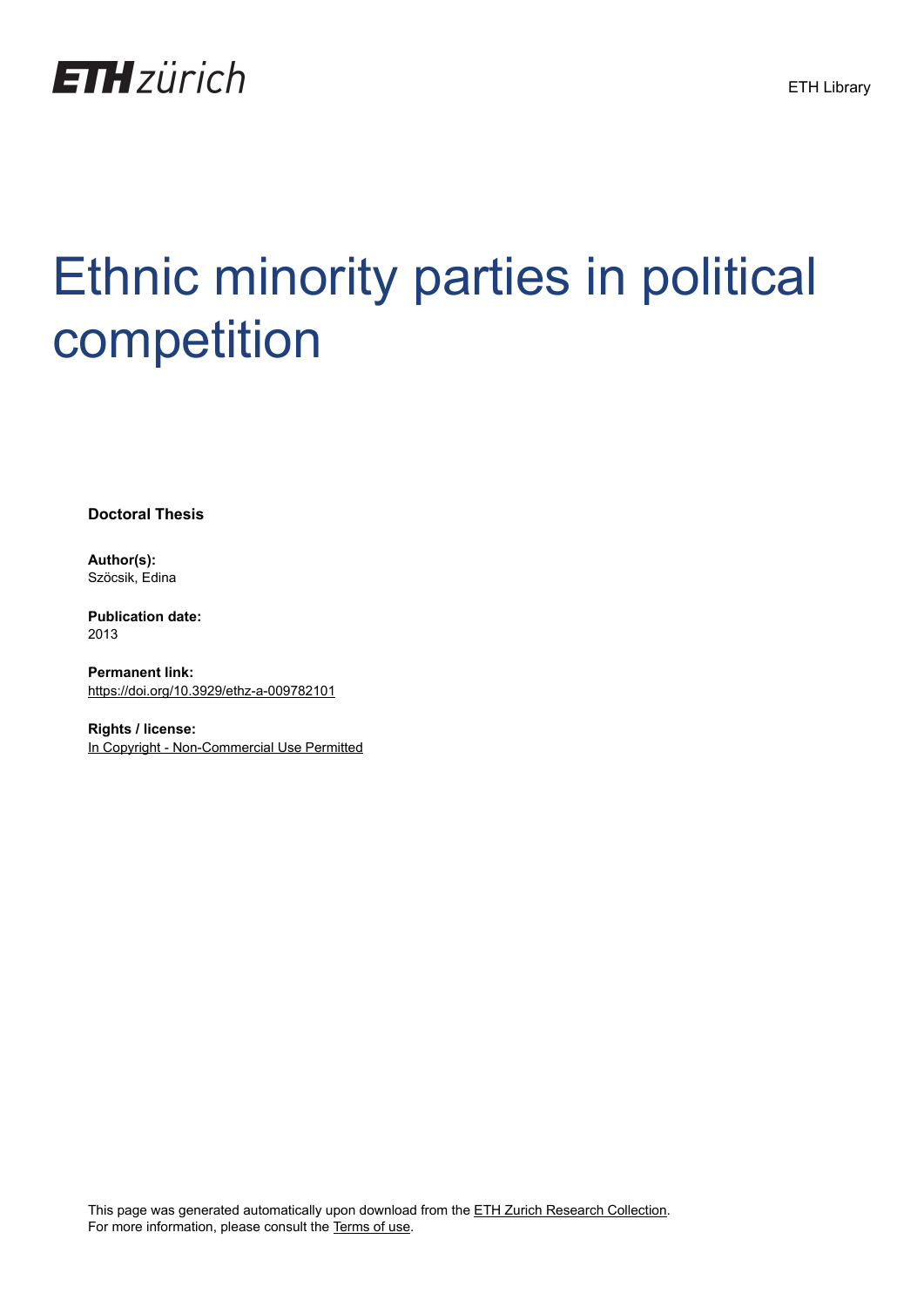DISS. ETH NO. 20589

## **Ethnic Minority Parties in Political Competition**

A dissertation submitted to ETH Zurich for the degree of Doctor of Sciences

presented by Edina Szöcsik lic. phil. I, University of Zurich born on Janury 4th, 1980 citizen of Zurich, Zurich

accepted on the recommendation of

Prof. Frank Schimmelfennig, ETH Zurich Ass. Prof. Daniel Bochsler, University of Zurich Prof. Zsolt Enyedi, Central European University (CEU)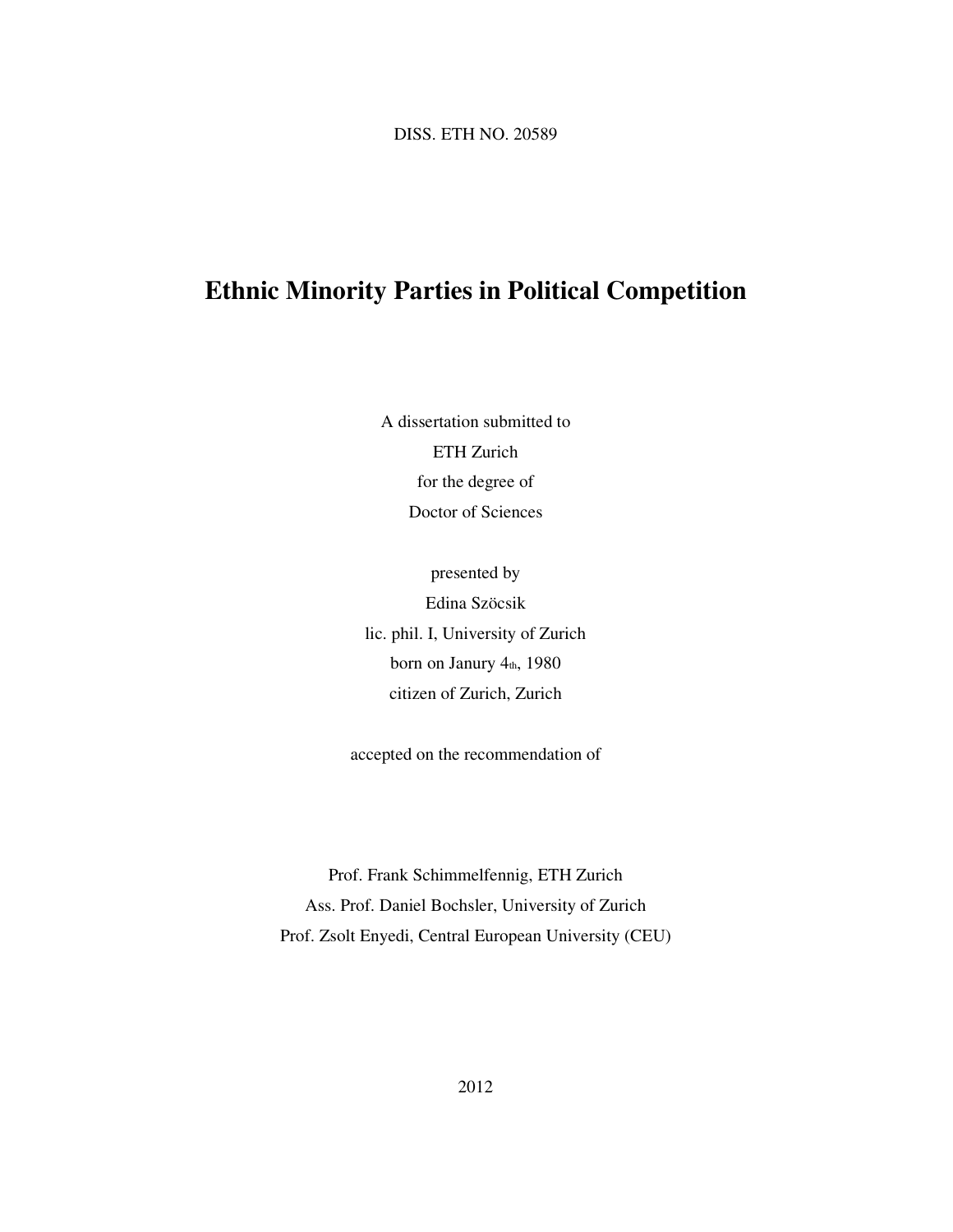## **Abstract**

This PhD thesis contributes to the debate on ethnic party behavior in political party competition. The ethnic outbidding model of party competition in ethnically divided societies has recently come under criticism. However, the literature on ethnic party politics appears to still be very much dominated by the predictions of the ethnic outbidding model. Scholars of party politics seem to accept the predictions of the ethnic outbidding model as general knowledge and take them for granted without acknowledging or questioning the underlying assumptions of the original model. However, the underlying assumptions of the model limit the generalizability of its predictions. Furthermore, until now, a systematic test of the predictions of the ethnic outbidding model of party competition has never been undertaken.

Therefore, this PhD thesis analyzes the conditions under which intra-ethnic party competition leads to radicalization*.* From a theoretical point of view, this thesis questions the "uniqueness" of ethnic parties and their *per se* ascribed hostility toward sustaining democratic stability in ethnically divided societies. This thesis aims to apply the theoretical arguments and empirical methods used to study non-ethnic parties in the literature on party politics to analyze ethnic party behavior in political competition. At the same time, it attempts to capture ethnic parties' peculiarities that highlight where the applicability of concepts and arguments from the literature on party politics reaches its limits.

Empirically, the focus is on the cases of Hungarian minority parties in Romania and Slovakia that provide a most similar cases different outcome design for comparative analysis in two four papers. Comparative research on ethnic parties in Central and Eastern Europe remains scarce and is unable to explain the diverging effect of ethnic parties in ethnically divided young democracies in these regions.

The first article of the thesis presents the new EPAC, a new dataset on Ethnonationalism in Party Competition that, for the first time, offers an empirical base to study the causes and effects of the political mobilization of ethnicity in party competition from a European cross-national perspective. In this paper, first, an adequate conceptualization of the ethnonational dimension of party competition is elaborated. Second, with the exception of the parties potentially affected by expert bias, the EPAC dataset is shown to provide valid and reliable measures of party positions on an ethnonational dimension of competition. Third, the paper presents an overview of the position of ethnic and non-ethnic parties on the ethnonational dimension of party competition in European democracies. The cross-national comparison show that, rather than converging on the radical end of the spectrum, ethnic parties in Europe are choosing diverse policy positions on an ethnonational dimension of party competition.

The second article analyzes the dynamics of intra-group political competition. It explains the political orientation of ethnic minority parties as a consequence of the inclusion of minority parties into government. On the one hand, contrary to the ethnic outbidding model that presents ethnic parties as vote seekers aiming to mobilize radical voters, moderate factions are argued to be rather driven by policy- and office-seeking motives and gain the upper hand over radicals in government. On the other hand, this argument revises the argument that power sharing is about altering the incentive structure of elites and induces moderation. Power-sharing literature assumes that one party represents each relevant segment of society, meaning that competition is absent. In contrast, the focus of this paper is on the interplay between government participation and intra-ethnic political competition and its effect on the direction of intra-ethnic political competition. Empirically, the diverging programmatic positions of two new Hungarian minority parties in Romania and Slovakia are explained.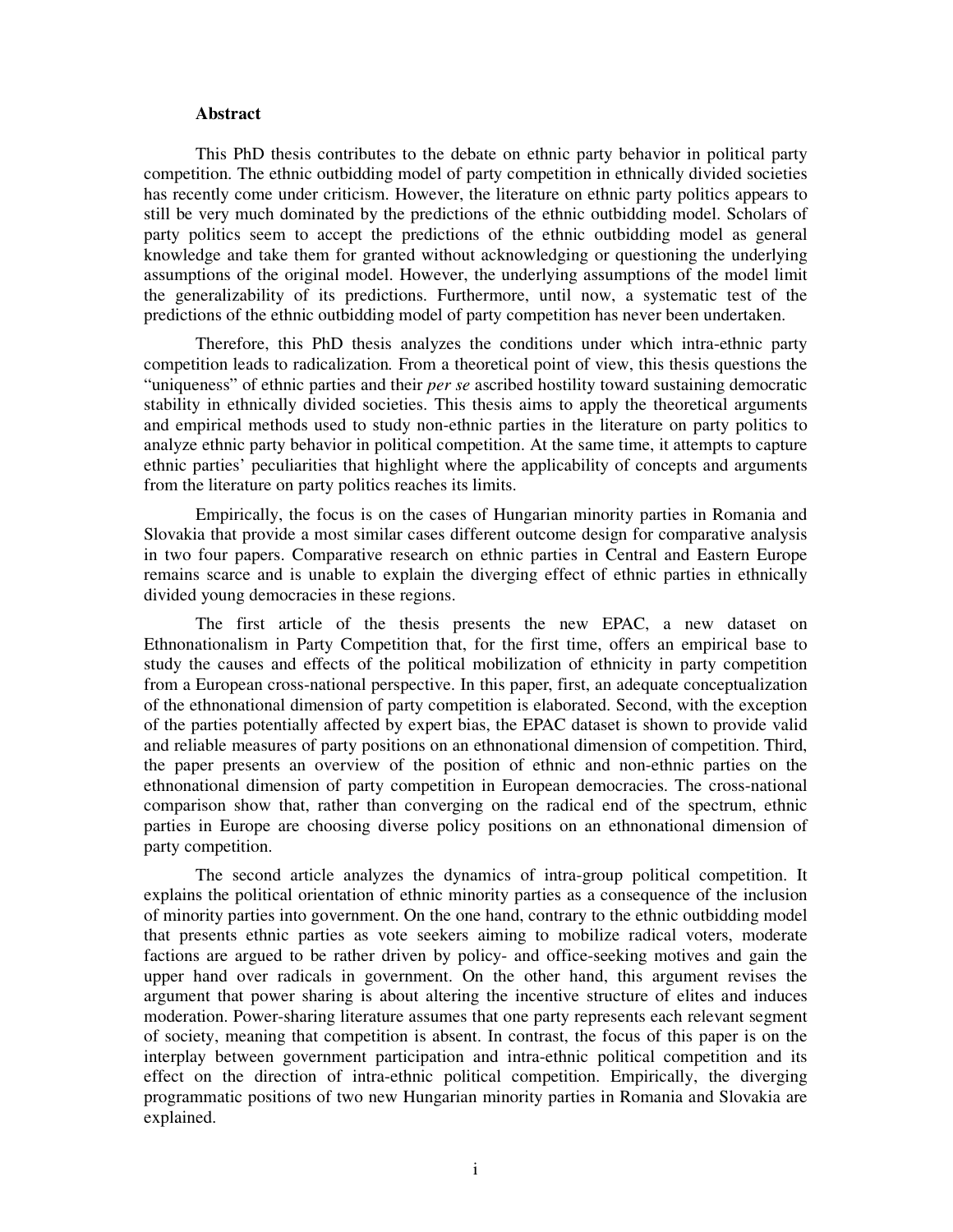The third article analyses the role of the local ethnic context for the electoral entry and success of new ethnic competitors. Contrary, to the ethnic outbidding model, this paper presents an argument that is able to explain the electoral entry involved in ethnic outbidding and lateral underbidding. The article proposes that ethnic parties with different appeals and policy positions succeed to mobilize voters in different local ethnic contexts. The results show that the new ethnic parties in Romania and Slovakia entered the electoral race in different local contexts which is in line with the argument that they address a different segment of the Hungarian minority than the established Hungarian minority parties.

The fourth article of this thesis analyzes the role of the ethnic demography on the electoral success of coalitions that bridge ethnic boundaries in sub-national elections in multinational societies. This article suggests that the role of the ethnic demography has an independent effect on the success of multi-ethnic coalitions. Empirically, the article analyses the success of multi-ethnic coalitions between the Slovak majority and the Hungarian minority parties based on the results of the success of multi-ethnic coalitions in Slovak local elections in 2010. The findings show that multi-ethnic coalitions are more successful, the more the ethnic majority and the ethnic minority at the national level present an equal share of the population in the local communities. Furthermore, multi-ethnic coalitions in local elections are more successful the higher intra-ethnic competition is.

As a result, the papers comprising this PhD thesis show that the flexibility of ethnic parties to choose between ethnic outbidding or underbidding can be explained based on the theoretical framework and the empirical methods of the literature on party politics. Therefore, the current characterization of ethnic parties as "unique" organizations compared with other political parties is misleading. The per se ascribed hostility of ethnic parties toward sustaining democratic stability in ethnically divided societies is theoretically and empirically not tenable.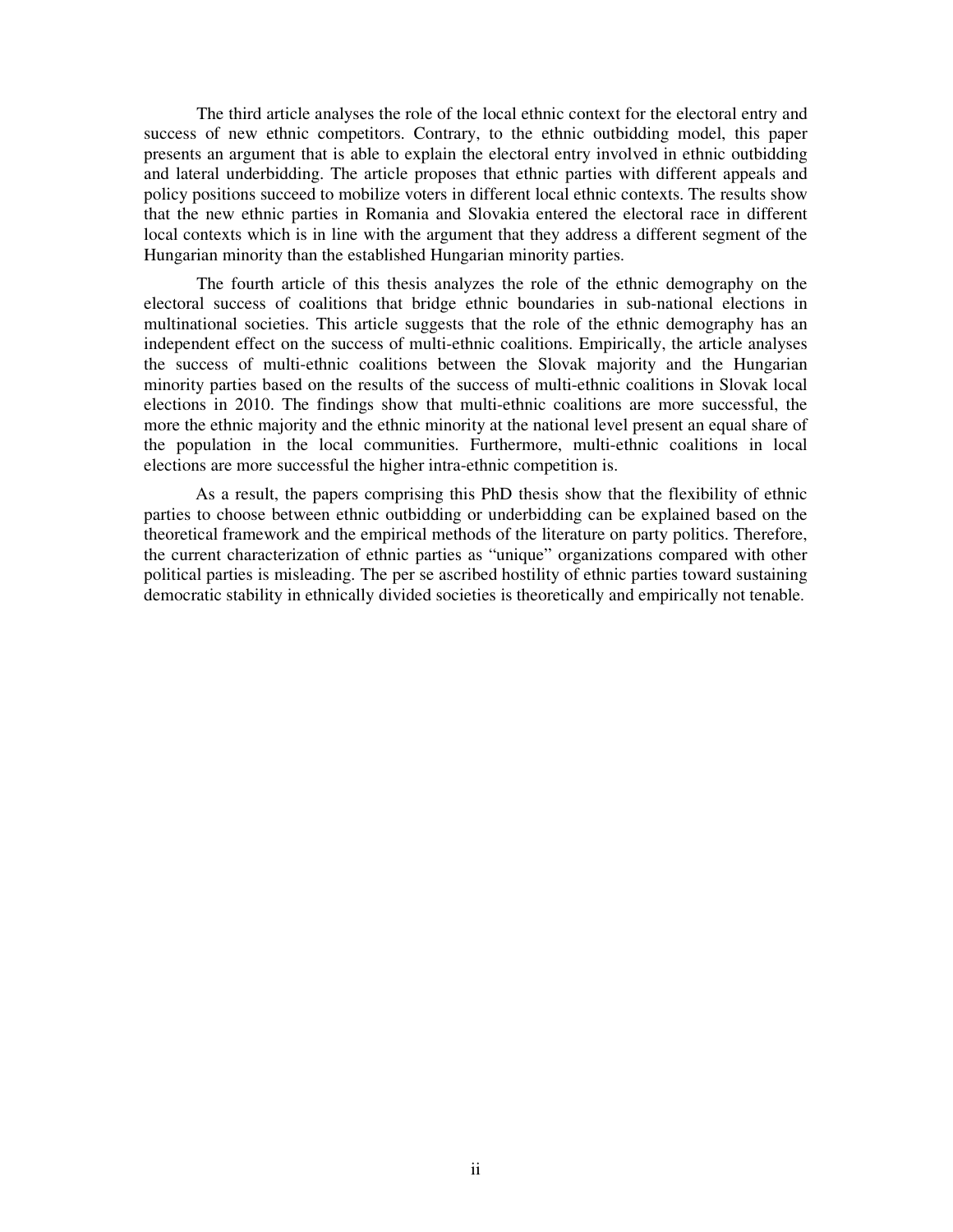## **Zusammenfassung**

Diese Dissertation trägt zur Debatte über das Verhalten von ethnischen Parteien im Parteienwettbewerb bei. Das "ethnic outbidding" Modell des Parteienwettbewerbs in ethnisch geteilten Gesellschaften ist kürzlich unter Kritik geraten. Dennoch dominieren die Voraussagen des "ethnic outbidding" Modells nach wie vor die Sicht auf ethnische Parteien in der Literatur. Es scheint, dass Wissenschaftler die Voraussagen des Modells als Allgemeinwissen akzeptieren und als gesichert betrachten ohne die Annahmen, auf denen das Modell beruht, zu hinterfragen. Jedoch schränken diese Annahmen die Generalisierbarkeit des Modells ein. Zudem wurden die Voraussagen des Modells noch nie systematisch überprüft.

Diese Dissertation widmet sich somit der Fragestellung, unter welchen Umständen intra-ethnischer Parteienwettbewerb zur Radikalisierung führt. Aus theoretischer Sicht stellt diese Dissertation die "Einzigartigkeit" ethnischer Parteien und die ihnen *per se* zugeschriebene Feindseligkeit gegenüber demokratischer Stabilität in ethnisch geteilten Gesellschaften in Frage. Ziel der Dissertation ist es, theoretische Argumente und empirische Methoden, welche zur Untersuchung von nicht-ethnischen Parteien in der Parteienforschung angewendet wurden, für die Analyse von ethnischen Parteien im Parteienwettbewerb zu verwenden. Gleichzeitig wird der Versuch unternommen, die Eigenart ethnischer Parteien herauszuarbeiten, um so die Grenzen der Anwendbarkeit der Konzepte und Argumente der Parteienforschung aufzuzeigen.

Der empirische Fokus richtet sich auf den Vergleich der ungarischen Minderheitenparteien in Rumänien und in der Slowakei in zwei der vier Artikel der Dissertation. Der Vergleich beruht auf einem "most similar cases different outcome" Forschungsdesign. Vergleichende Forschung über ethnische Parteien in Mittel- und Osteuropa ist immer noch kaum vorhanden und ist nicht im Stande die unterschiedliche Wirkung von ethnischen Parteien in den ethnisch geteilten jungen Demokratien in Mittel- und Osteuropa zu erklären.

Der erste Artikel der Dissertation präsentiert EPAC, einen neuen Datensatz über Ethnonationalismus im Parteienwettbewerb, der zum ersten Mal eine empirische Grundlage für die Untersuchung der Ursachen und Wirkungen der politischen Mobilisierung von Ethnizität im Parteienwettbewerb aus einer europäischen, ländervergleichenden Perspektive ermöglicht. In diesem Artikel wird erstens eine angemessene Konzeptualisierung der ethnonationalen Dimension des Parteienwettbewerbs entwickelt. Zweitens wird aufgezeigt, dass – mit Ausnahme der Parteien, deren Position von Experten verzerrt wiedergegeben wurde – der Datensatz Parteipositionen auf der ethnonationalen Dimension des Parteienwettbewerbs valide und reliabel zu messen imstande ist. Drittens präsentiert der Artikel eine deskriptive Analyse der Position von ethnischen und nicht-ethnischen Parteien auf der ethnonationalen Dimension des Parteienwettbewerbs in europäischen Demokratien. Der länderübergreifende Vergleich zeigt, dass ethnische Parteien in Europa unterschiedlich radikale Positionen auf der ethnonationalen Dimension des Parteienwettbewerbs einnehmen, anstatt am radikalen Ende des Spektrums zu konvergieren.

Der zweite Artikel untersucht die Dynamik des intra-ethnischen politischen Wettbewerbs. Er erklärt die politische Orientierung ethnischer Minderheitenparteien als Konsequenz ihrer Regierungseinbindung. Im Gegensatz zum "ethnic outbidding" Modell, das die Parteien als "vote-seeker", welche radikale Wähler zu mobilisieren versuchen, präsentiert, wird einerseits argumentiert, dass moderate Faktionen sich eher als "policy-" und "officeseeker" verhalten und die Überhand über die Radikalen gewinnen, falls die Minderheitenpartei in der Regierung eingebunden ist. Anderseits wird das Argument revidiert, dass "power-sharing" die Anreizstruktur der Eliten verändert und Mässigung induziert. Die "power-sharing" Literatur nimmt an, dass alle relevanten gesellschaftlichen